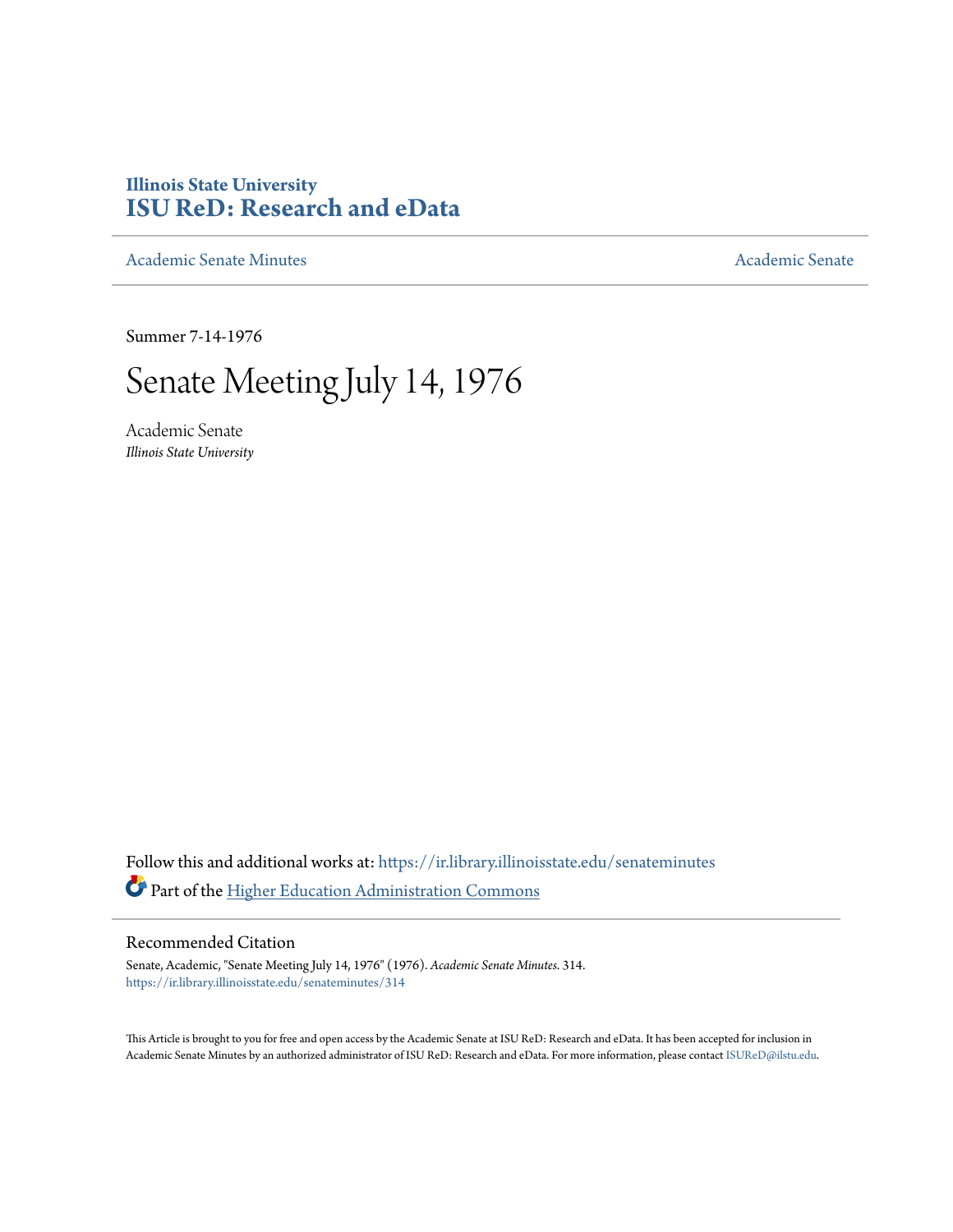# ACADEMIC SENATE MINUTES (Not Approved by the Academic Senate)

July 14. 1976

Volume VII, No. 19

Contents

Call to Order

Roll Call

Approval of Minutes

Chairperson's Remarks

Administrators' Remarks

Student Association President's Remarks

Election of Two Members to the Academic Freedom and Tenure Committee

Frisch Motion re Parking Committee Codification

\*Faculty Affairs Committee Resolution re Establishment of Ad Hoc Committee to Recodify Ethics and Faculty Grievance Committees

Committee Reports

Communications

Adjournment

v

Appendix (\* item appears in appendix)

Meetings of the Academic Senate are open to members of the University community. Persons attending the meetings may participate in discussion with the consent of the Senate.

Persons desiring to bring items to the attention of the Senate may do so by contacting any member of the Senate.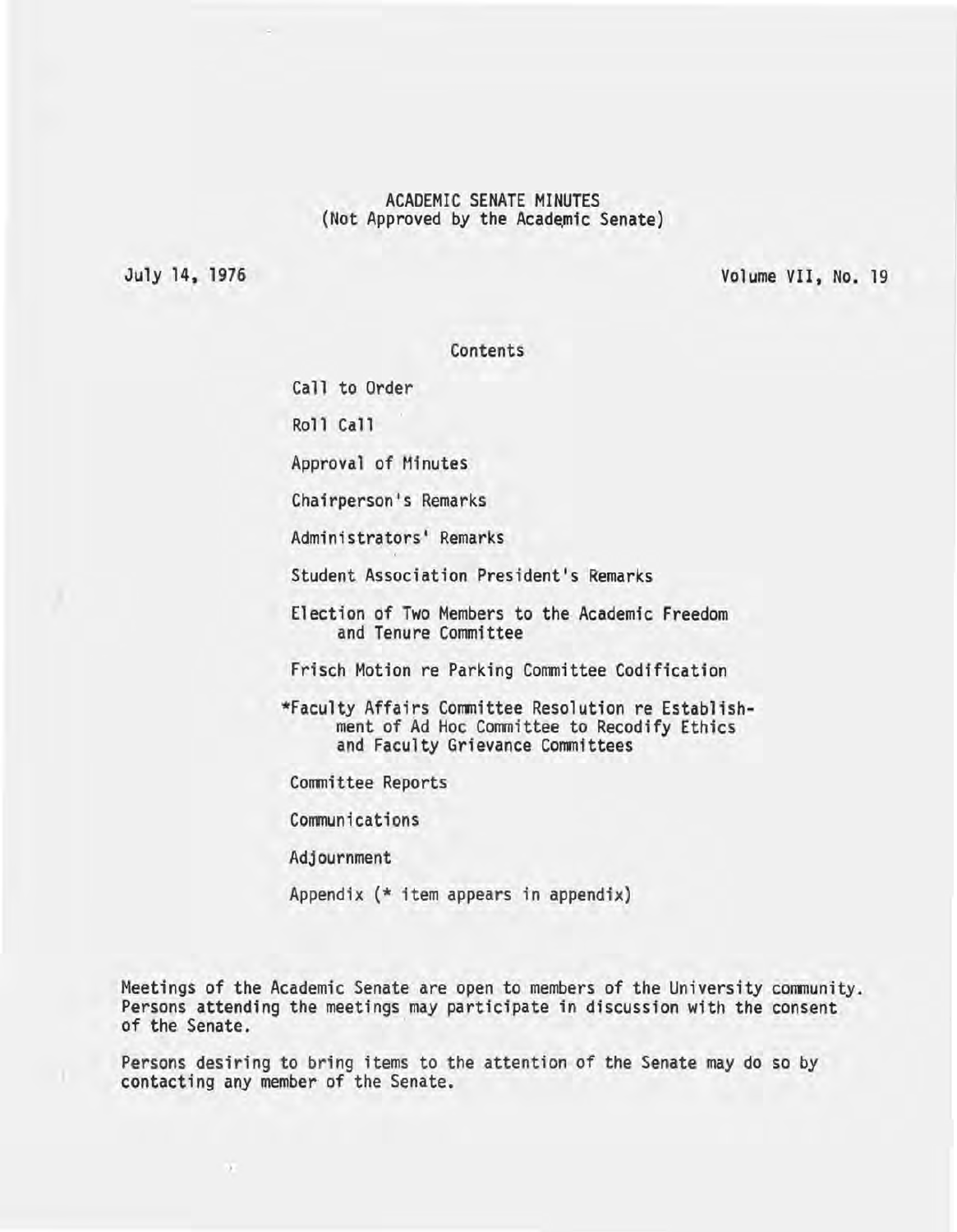#### Academic Senate Minutes (Not Approved by the Academic Senate)

July 14, 1976 Volume VII, No. 19

# Call to Order

Vice Chairperson Carlile. acting in the absence of Chairperson Cohen, called the meeting to order at 7:00 p.m. in Stevenson 401.

Roll Call

The Secretary called the roll and declared a quorum to be present.

#### Approval of Minutes

VII, 199 A motion (Quane, Tuggle) to approve the minutes of June 23 as distributed was approved.

#### Chairperson's Remarks

Mr. Carlile welcomed the guests to the Academic Senate meeting. He thanked the Academic Senate for the opportunity to chair the meeting.

# Administrators' Remarks

President Budig read the following statement into the record:

It is most unfortunate that the State of Illinois has not pro- vided sufficient funds to compensate adequately some of its most deserving citizens for the services they render. It is particularly unfortunate that the Governor, by amendatory veto, reduced the amount approved by the General Assembly for modest salary increases for faculty and staff. The level approved by the General Assembly even before the Governor's reduction, would not have permitted increases commensurate with higher costs of living still being experienced.

In order to maintain and promote educational quality. Illinois State University must continue its efforts to secure funding more nearly adequate to support its wide range of educational services to the people of Illinois.

Provost Horner added his disappointment over the resultant appropriation, and over the fact that the State of Illinois has given the smallest propor- tionate increase in the recent history of the State. This reduction will have an impact in all areas. It is going to be a tough year. Provost Horner stated that faculty staffing will continue as planned. In terms of salary increases, administrative and professional employees are provided 2.5% in the state appropriation. However, the University will be able to generate additional funds for a total increase of 3.1%. For civil service employees the appropriation bill provides 2.5% with an additional 2% for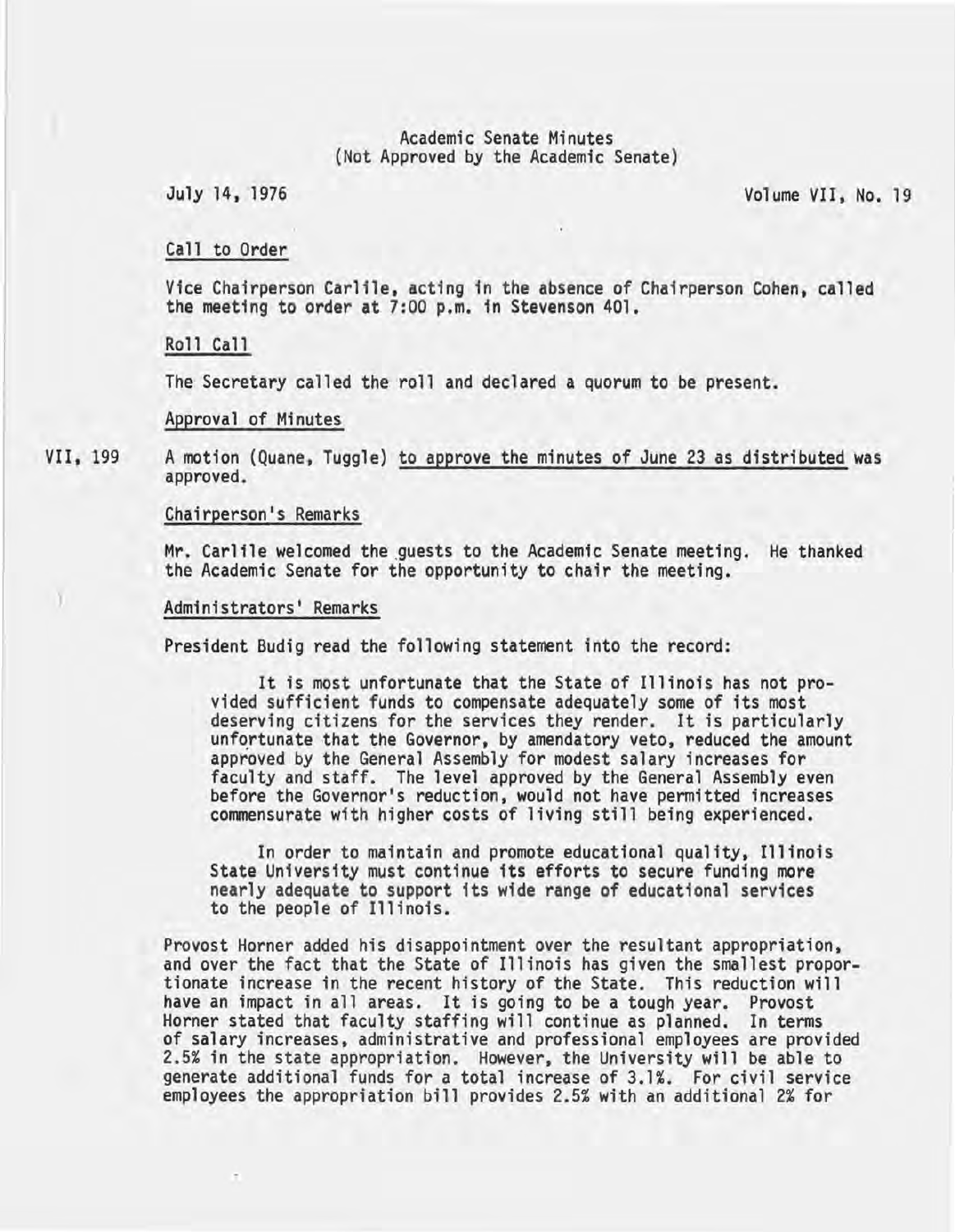lower paid employees. The University will also make an attempt to generate more funds for civil service salaries. The principal reason the University is able to do this is the mild winter which allowed utility costs lower than anticipated and a lower rate of expenditure than expected. Even making the best of this, however, it is going to be a very bad year.

Student Association President's Remarks

Mr. Tuggle had no remarks.

ACTION ITEMS:

1. Election of Two Members to the Academic Freedom and Tenure Committee

Joseph Honan, Political Science, and T. C. Ichniowski, Chemistry, were elected to the Academic Freedom and Tenure Committee from a slate of thirteen nominees.

2. Frisch Motion re Parking Committee Codification

VII, 200 A motion (Frisch, Merriman) was made to remove from the table and approve the Frisch amendment to the Parking Appeals Board codification. The Frisch amendment would strike the last line of the second paragraph which reads: "Representation from at least two of the three constituency groups must be present before hearings will be conducted" and substitute the following:<br>"If all three constituencies are represented on the Parking Appeals Board, and one member constituency is not present at the appeals hearing, then the person appealing may have the option to postpone the hearing until a representative of all three constituency groups is present." This wording was arrived at after considerable discussion, several "friendly" amendments, and one withdrawn motion to recommit the amendment to the Administrative Affairs Committee.

> Proponents of the amendment essentially argued: 1) It is important to have representatives of the three constituencies (student, faculty, and civil service) present at an appeals hearing, if the appellant so requests, both for the sake and appearance of fairness; 2) Not every appeals hearing need have all three constituencies represented, but only if the person appealing so requests; 3) Due process is more important than haste in dealing with appeals; and 4) Parking Appeals Board members who fail to attend appeals hearings should be replaced.

Opponents of the amendments essentially argued: 1) Representatives of two of the three constituencies can render a fair decision. The amendment assumes incorrectly that student members always side with students, faculty with faculty, and civil service with civil service; 2) It is difficult and sometimes impossible to get all three constituency representatives to be present. Out of seven appeals meetings in the spring semester, students were present only three times. It would be difficult to fill student va-<br>cancies in the summer. The backlog of pending appeals is thirty-two; 3) It is a system open to abuse, and would create more problems than it would solve.

The amendment was defeated on a voice vote.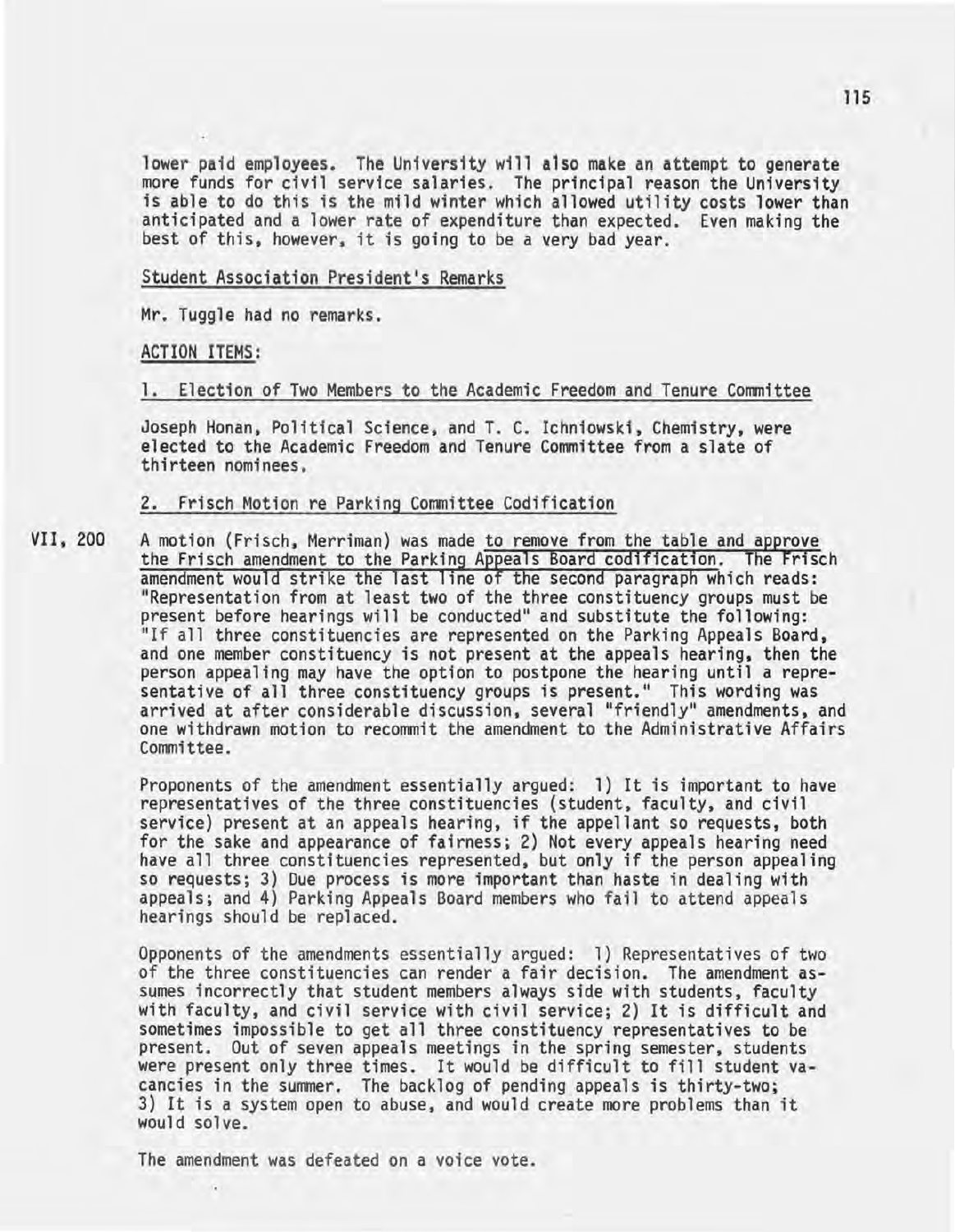Ms. Lohr stated that when the Senate voted on the recodification, a sentence was left out of the final version. This sentence reads: "The decision of the Appeals Board will be the final judgment of the violation."

Mr. Gordon raised a question about the source of function  $#4$  in the codification. Ms. Lohr replied that the Administrative Affairs Committee had added that function to the codification proposed by the Parking Committee.

# 3. Faculty Affairs Committee Resolution re Establishment of Ad Hoc Committee to Recodify Ethics and Faculty Grievance committees

VII, 201 A motion (Wilson, Budig) to adopt the committee's resolution was made. A question was asked as to what date was referred to in the resolution regarding the postponement of new ethics cases. The Chair replied that July 14 would be the effective date if this resolution is approved. Mr. Reitan stated that he thought this was a good suggestion. He stated that he was always confused about what these two committees did. It is logical to put them together.

The motion to adopt the resolution of the Faculty Affairs Committee was ap- proved.

#### Committee Reports

) There were no committee reports.

#### Communications

Mr. Carlile stated that the next Executive Committee would be held on Wednesday, August 18, probably at 5:00 p.m. The next Senate meeting will be Wednesday, August 25 at 7:00 p.m. in Stevenson 401.

#### Adjournment

VII, 202 A motion (Cardot, Lohr) to adjourn was approved. The meeting adjourned at 8:00 p.m.

For the Academic Senate,

Lance Carlile, Vice Chairperson<br>John K. Boaz, Secretary

LC:JKB:pl

 $\sim$